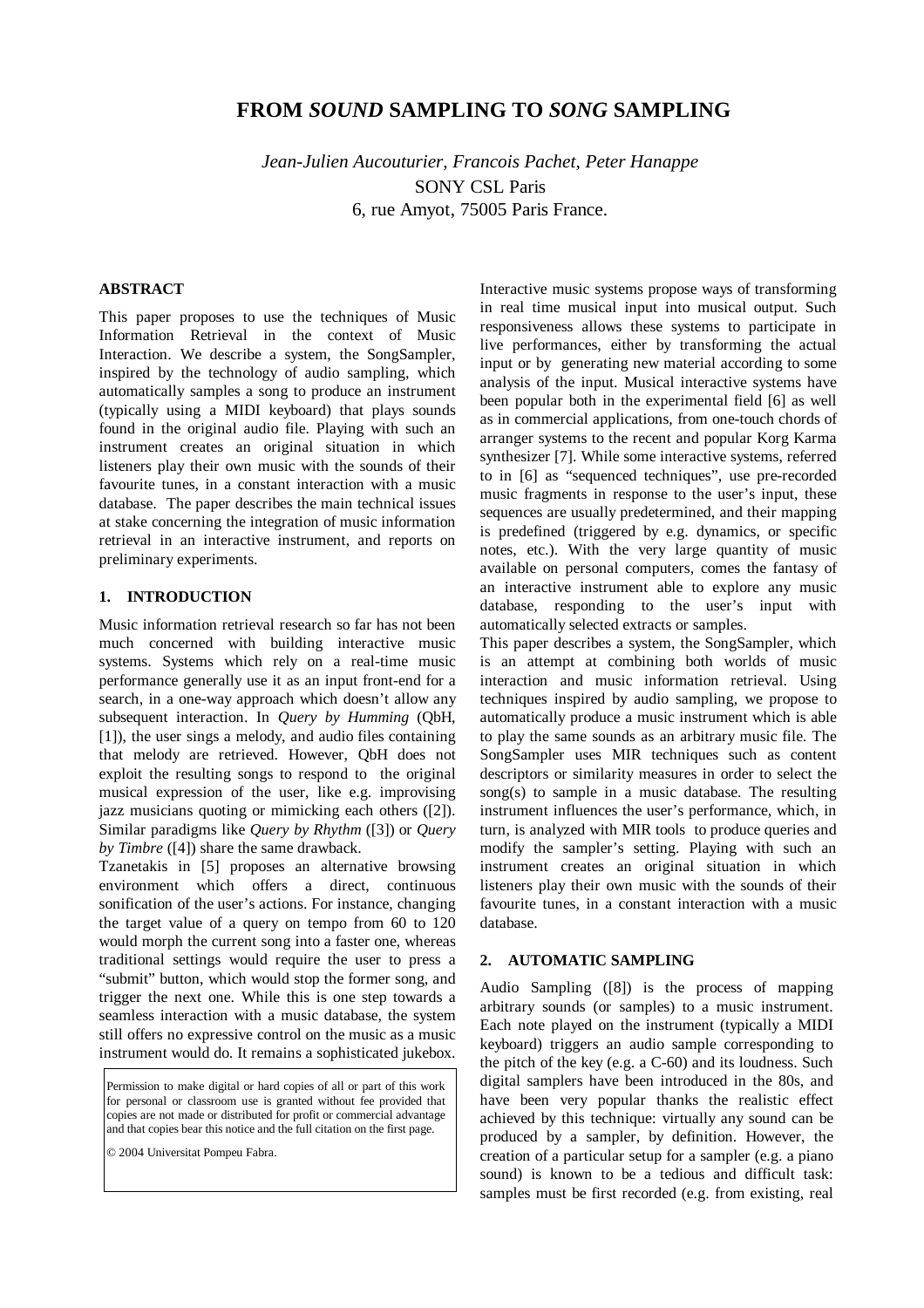music instruments), then assigned to the keys of a MIDI instrument. Details concerning the actual triggering of sounds must be carefully taken into account, such as the loop of the sustain part of the samples until the key is released. This process of specifying a sound for a sampler is usually done by hand [9].

The core of the system described here consists in producing automatically setups for software-based samplers, so that the sounds triggered correspond to the actual sounds present in a given music title. Consequently, a sampler setup produced from a given audio file will produce an instrument that plays the same sounds as the original audio file.

A popular format for what is referred to here as a "sampler setup" is the SoundFont® file format [10]. A typical SoundFont® file contains :

- Samples, which can be digital audio files, e.g. .wav, or loaded from ROM on the wavetable device. Samples have the option of being looped.
- Generators, which control properties of a sample such as initial pitch and volume as well as how these parameters are affected over time.
- Instruments, which use one or more samples combined with effects generators to create a sound producing device.

The automatic extraction of a SoundFont®-like setup from an arbitrary audio file thus requires to :

- analyse (i.e. segment) the audio data to extract "meaningful" samples in the music
- extract high-level audio descriptors from the samples to select automatically the most appropriate samples to use for a given context. Notably, detect the pitch of each sample so it can be mapped to an instrument note
- detect parts of the segment that can be looped automatically (or, as it turns out, do more complex processing to time-stretch the samples)

Each of these 3 steps have received a vast number of technical solutions, which we will not review here. The SongSampler has a modular architecture, in which any suitable algorithm can fit.

However, we are dealing here with arbitrary music files, of arbitrary complexity, e.g. polyphonic, containing percussion instruments, effects, etc. In the next paragraphs, we propose a number of algorithms which we have designed specifically to fit this particular application context.

### **2.1. Multiscale segmentation**

The aim of the segmentation algorithm is to extract samples that can act as well-defined musical events, i.e. which have a salient note or percussion played by some instrument(s) in the foreground, and a background based on the global sound of the sampled song. For instance, a typical sample from the song "Yesterday" by "The Beatles" ([11]) would be Paul McCartney singing "..day…", with the song's original background of acoustic guitar, bass and violin. The song is cut in the time domain, which means that each sample contains several instruments playing at the same time, and not separated individual tracks.

Typical segmentation algorithms ([12,13,14]) first computes a set of features from the signal cut into frames, and then detect the segment boundaries by looking for abrupt changes in the trajectory of features. In this work, we look for the energy variations of the signal. The signal is cut into frames (2048 points at 44100Hz), and for each frame, we compute the short– term spectrum. The spectrum itself is processed by a Mel filterbank of 20 bands. Each band's energy is weighted according to the frequency response of the human ear, as described e.g. in [14]. Finally, the energy is summed across all bands. Change detection is done by smoothing the energy profile by a zero-phase filtering by a Hanning window of size  $S_w$ , and looking for all the local maxima of the smooth version. The segment boundaries are the deepest valleys in the raw energy profile between 2 adjacent peaks in the smooth profile.



**Figure 1A**: Segmentation of an extract of "The Beatles - Yesterday". (Top) Segmented energy profile using a small Sw (150ms) : short events (right) get properly detected, while larger events (left) get oversegmented. (Bottom) Corresponding smoothed energy profile, used for peak detection.

While this scheme is effective for simple, percussive music, we observe that for non percussive, richer polyphonic music, the quality of the segmentation depends on the choice of  $S_w$ . In large events such as a sung note lasting for several seconds (e.g. the final " day" in "Yesterday"), there may be several small peaks of energy corresponding to the other instruments playing in the background (e.g. a succession of chords played on the guitar). With a small  $S_w$ , all these peaks would be segmented, and the corresponding atomic event for the sampler application would be cut into several short identical notes (see Figure 1A). With a large  $S_w$  on the other hand, short meaningful events like isolated guitar chords get missed out (Figure 1B).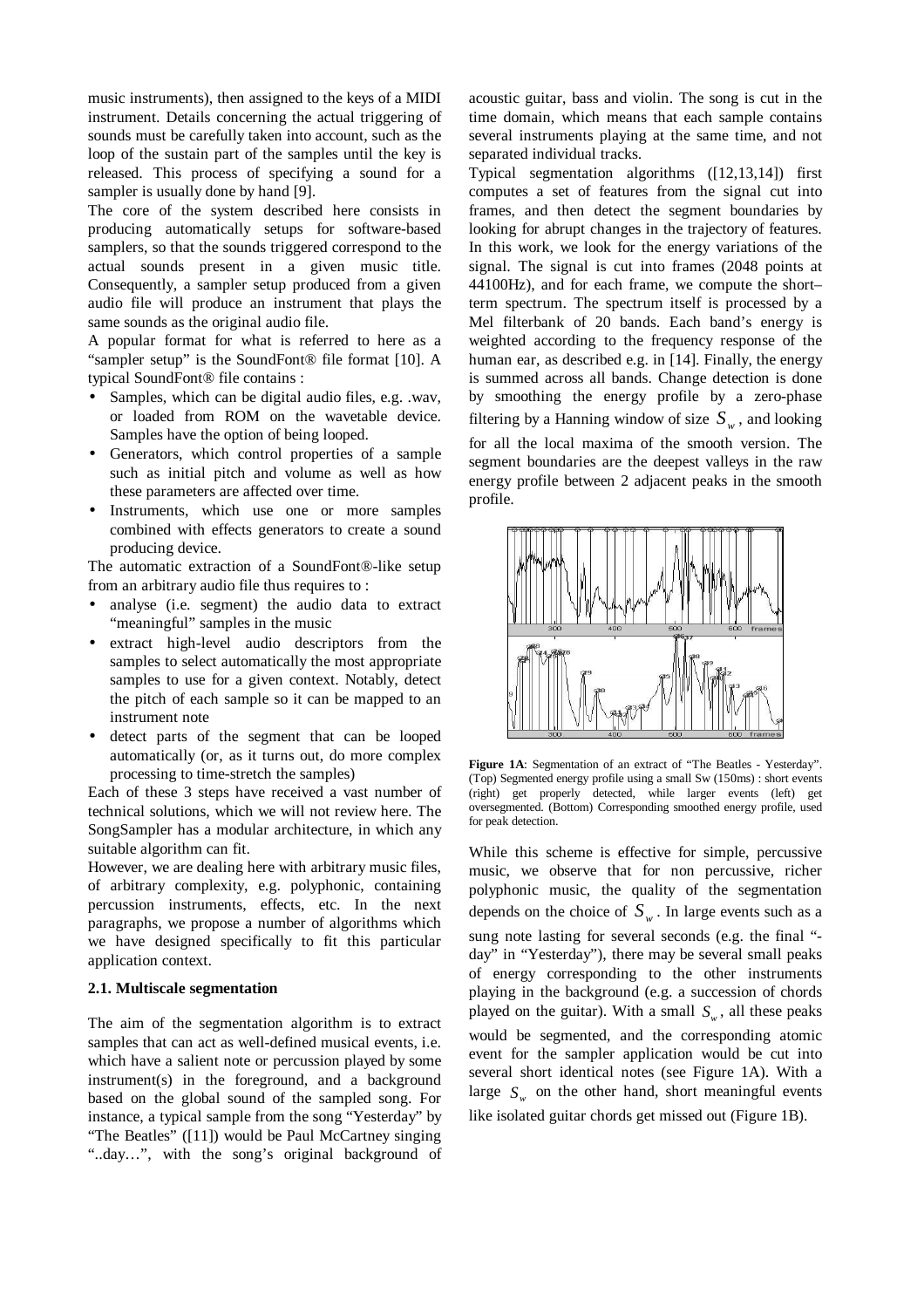

**Figure 2B**: Segmentation of an extract of "The Beatles - Yesterday". (Top) Segmented energy profile using a large Sw (1s) : large events (left) are appropriately recognized, however smaller events (right) are missed out. (Bottom) Corresponding smoothed energy profile

Therefore we propose a multiscale segmentation algorithm, which adapts the size of the convolution window to the local shape of the energy profile. More precisely, we compute the STFT of the energy profile on a running 2-second window (with 90% overlap). As the energy profile is sampled using 50% overlapping, 2048 point frames (i.e. 43Hz), the FFT describes the frequency content between 0 and 20Hz, with a frequency resolution finer than 1Hz. We select the predominant local periodicity of the profile as the barycentre point (spectral centroid) of the spectral distribution within each frame :

$$
SC = \frac{\sum_{k} kS(k)}{\sum_{k} S(k)}
$$

where S is the magnitude spectrum of a frame. We then smooth the energy profile using a Hanning window size  $S_w$  equal to the inverse of the centroid of the corresponding FFT frame (to ensure continuity, Hanning window coefficients are normalized so they sum to one regardless of their length).

Figure 2-Bottom shows the SFFT of the energy profile used in Figure1. Large events correspond to low frequencies in the energy profile, i.e. small centroid frequencies in the spectrogram (order of 1Hz). Consequently, these zones get smoothed with large Hanning windows (order of 1 sec.). On the other hand, short events in the energy profile correspond to higher frequency content, higher centroids, and smaller windows size (order of 200ms). Figure 2-Top illustrates the corresponding multiscale segmentation, which preserves large, noisy events as well as short, high amplitude ones.



**Figure 3**: (Top) Multiscale segmentation of the same extract, using an adaptive convoluation window size : large windows on the left, and smaller windows on the right. (Bottom) Corresponding spectrogram of the energy profile, super-imposed (in black) with the spectral centroid of each frame, used to determine the windows size

#### **2.2. Automatic Extraction of High-Level Descriptors**

Each of the segments generated by the previous step constitutes a note, which will be mapped on the instrument. The mapping of the samples is based on a number of high-level descriptors automatically extracted for each sample. The SongSampler relies on the EDS (Extractor Discovery System) [16] to generate such descriptors. EDS is a system based on genetic programming which is able to automatically generate arbitrary perceptual descriptors, given only a test database and corresponding perceptive tests, by discovering and optimizing adapted features and machine learning models. In the current implementation of the SongSampler, EDS was used to generate a descriptor of harmonicity (see [16]). This descriptor is used in the SongSampler to filter out samples corresponding to non harmonic events (e.g. a snare-drum hit). However, there is an infinity of such descriptor/mapping possibilities, depending on the application context. For instance, if the mapping is done on a digital MIDI drum kit, we could use the EDS to generate a drum sound classifier (see e.g. [17]) in order to affect the percussive samples to the right pads. One key advantage of using the EDS is that the descriptors are by construction adapted to the type of samples used in the SongSampler. We expose further possible uses for the EDS in section 5.

### **2.3. Salient pitch detection**

The SongSampler maps the samples to the keyboard key corresponding to their pitch, so a melody can be played. In the current implementation of the system, the pitch descriptor was not generated by the EDS, but rather was manually designed. We describe this specific algorithm in this section. Traditional monophonic, mono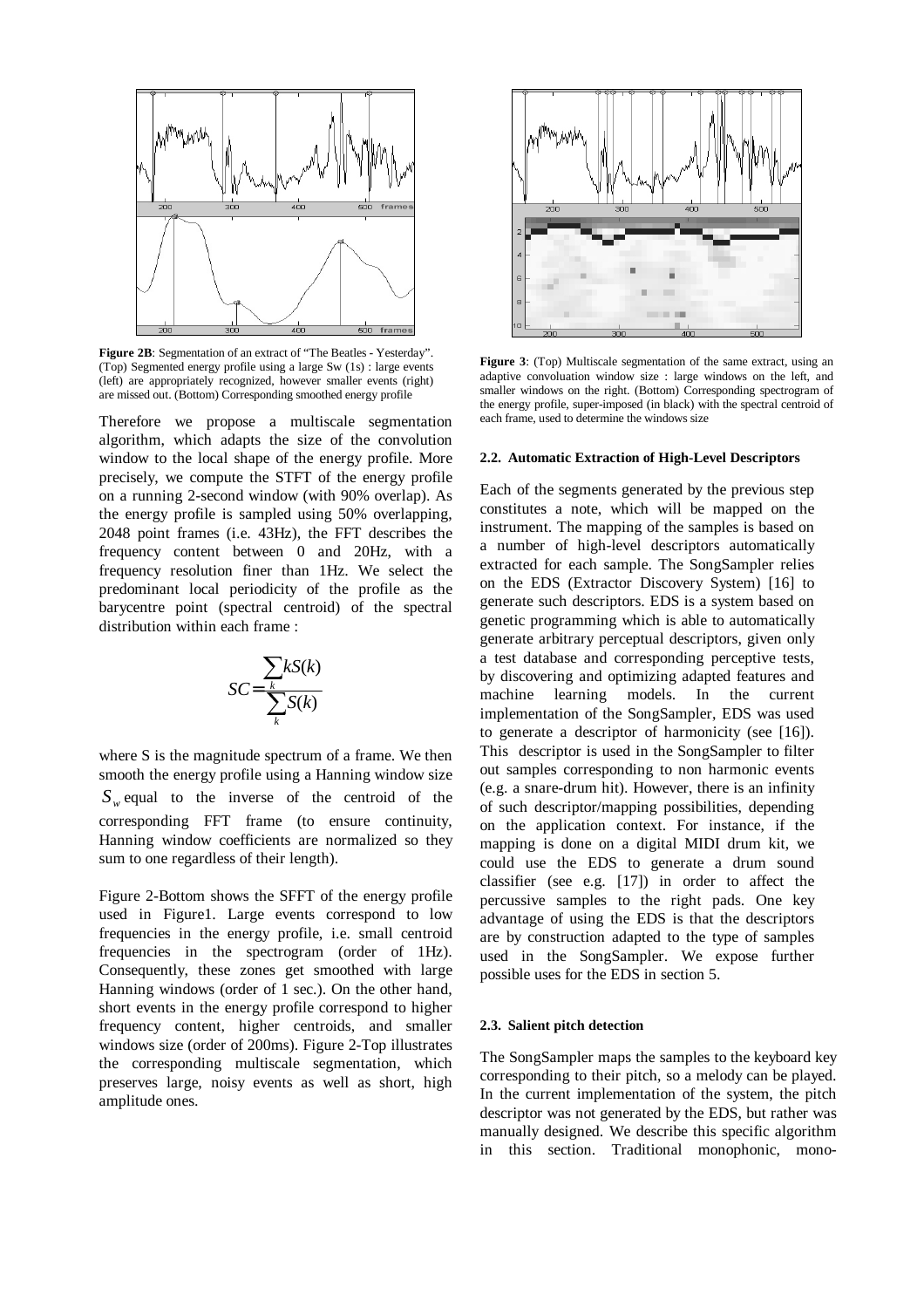instrument pitch detection algorithms are based on peak detection in the signal's spectrum. In more complex sound sources, state-of-art approaches look at spectral periodicities, either by a "comb-filter" sample-summing approach ([18,19]), or by a FFT approach ([20]). Such analyses done with a high frequency resolution have the advantage of yielding precise estimates of fundamental frequency, which e.g. can be used to study fine properties of instrument timbre. However, such high resolutions come at the expense of rather complex algorithmic provisions to cope with a number of signal complexities like inharmonicity or vibrato : inharmonicity factor, subband processing in [19], tracking of partial trajectories in [20].

In our context, we are only interested in a rough pitch estimate, with limited precision both in frequency (precise to the semi-tone, which is the MIDI resolution) and time (one salient pitch estimate for each sample). We apply a STFT to the signal, and converts the frequency scale into a midi pitch scale, using a bank of band pass filters, on per midi pitch from C0 to C7 with the width of one semitone. The remaining of the algorithm thus deals with a much simpler symbolic signal, a "pitchogram" which represents the energy of each potential midi pitch in the signal.

Figure 3f shows such a pitchogram (averaged over time) for a sample from "Yesterday", for midi pitches ranging from 30 (F#1) to 90 (F#6). The pitchogram is then looked for local maxima, each of which constitute a pitch hypothesis.

Each pitch hypothesis receives a harmonic score according to the presence or not of another pitch hypothesis at the position of its harmonics :

- at octave (midi pitch+12)
- twelfth(octave+fifth) (midi pitch+19)
- fifteenth(two octaves) (midi pitch $+24$ )
- major seventeenth (two octaves+major third) (midi pitch+28), etc.

The harmonic score is computed as the weighted sum of the harmonics' energy. Figure 3 shows the 5 best-score pitch hypotheses with their harmonics. Each of the harmonics' energy is the energy of the corresponding pitch hypothesis as found in the pitchogram.

Additionally, we reinforce the scores of pitch hypothesis which uniquely explain one of their harmonics, e.g. the first harmonic in Figure 3-b. Note that the first harmonic of 3-b doesn't become a pitch hypothesis and doesn't appear as a new plot in Figure 3, because it has no harmonics, and thus receives a minimal score.

Finally, we pick the pitch hypothesis with the best score. In Figure 3, the best hypothesis is 3-c, which both includes a uniquely explained harmonic, and has an important harmonic score. The corresponding pitch is the midi pitch of its fundamental, i.e. 52 (E3). Note that others strategies are possible to cope with polyphony (e.g. choosing all hypotheses whose score exceeds a certain threshold)



**Figure 4:** the 5 main pitch hypotheses (a-e) corresponding to the timeaveraged pitchogram (f). Brackets show the harmonic relations between the partials of each hypothesis. Dotted-line squares highlight the partials which are explained by a unique pitch hypothesis.

We have conducted a small evaluation in order to finetune the weights involved in the computation of the harmonic score. The test database has 50 samples extracted automatically from 3 pop songs, and the target pitch were determined manually. We test 2 parameters : the number of harmonics to be considered (nh), and the weights of the harmonics, parameterized by exponential  $\alpha - \beta$  exp( $\gamma$ ,*n*) curves, with gamma ranging from -1 to 1. We observed that these parameters have little influence on the algorithm's precision. The best precision (0.76) was obtained for nh=5 and gamma=0.4 (slightly decreasing weights). For better precision, harmonic weights could be adapted to specific instrument timbres.

### **2.4. Time stretching**

The samples extracted by segmentation from the original song have the same duration as in the original song (e.g. 1.44 second for the above-mentioned "day" sample from "yesterday", in the original recording in the Help album). However, when these samples are mapped on a music instrument, we want the duration to match the musician's intention: notes can be shorter or longer than in the original song they were extracted from.

The process of modifying the duration of a note is called time stretching. Time stretching in traditional samplers is done by looping within the sustain part of the sample for the appropriate (longer) duration. This requires loop start and end points, which are usually found manually, and requires much trials-and-errors. Looping is well adapted for clean monophonic, mono instrumental samples. However, in our context of sampling arbitrary recording, with complex polyphony, background percussion, and "real-world" sound production like reverberation, this approach yields very poor results.

We time-stretch the samples using a technique know as phase-vocoder, which analyses the short term spectrum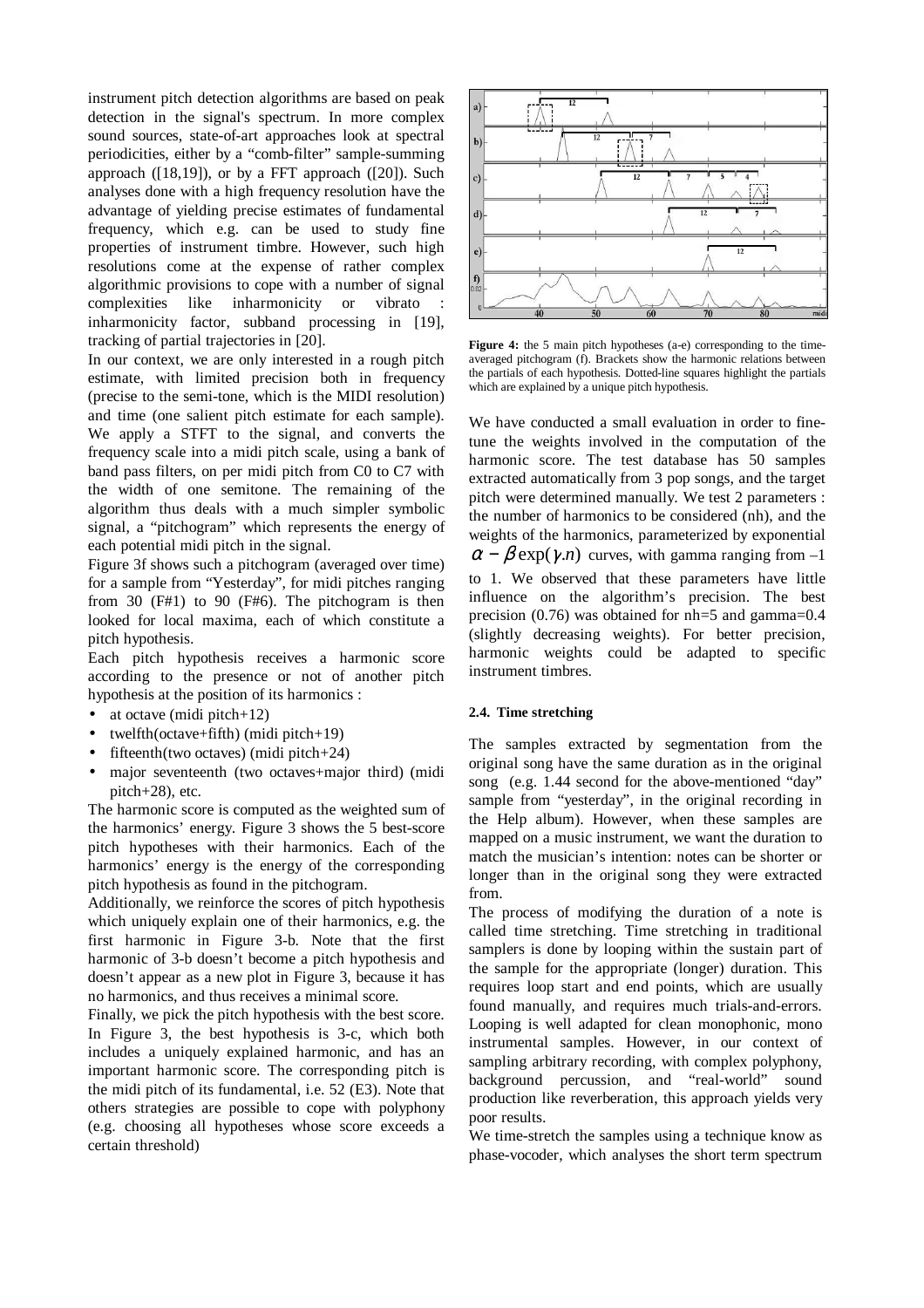of the signal and synthesizes extra frames to morph between the original signal's frames (e.g. adding an extra 50 millisecond every 50 milliseconds). The technique relies on a phase continuity algorithm called identity phase locking ([21]).

In our application context, many samples resulting from the segmentation algorithm described above are not ideally stable: while each sample is a coherent note (e.g. "day"), there are still minor events occurring in the background (e.g. softer notes of the guitar accompaniment), which creates discontinuities of timbre, energy, etc…



**Figure 5**: time stretching with stability zone weighting

If we apply the phase-vocoder to the whole sample, the algorithm would also stretch these transient events, leading to unrealistic, "slow-motion" sounds, known as transient smearing (e.g. guitar attacks lasting for too long). To avoid stretching zones of discontinuity in the signal, we first analyze each sample to find zones of spectral stability, using the EDS harmonicity descriptor (section 2.2). Each stable zone receives a stability score, and we only stretch these zones, by a stretch factor which is proportional to the zone's stability. (Figure 4)

## **3. ARCHITECTURE**

Figure 5 describes the architecture of the system. The core of the SongSampler is implemented in Java. It is composed of 2 concurrent interacting processes, a player, and a sampler. The interaction occurring between the Sampler and the Player is at the center of the application we propose in this work, and is described in details in the next section. In this section, we only describe the nature and medium of the communication between the components.

The SongSampler relies on 2 other components:

- MidiShare [22] is a real-time multi-task MIDI operating system. MidiShare applications are able to send and receive MIDI events, schedule tasks and communicate in real-time with other MidiShare applications.
- Fluidsynth [23] is a real-time software synthesizer based on the SoundFont 2 specification. The

SongSampler relies on fluidsynth to efficiently play the samples analysed by the Sampler.



**Figure 6**: Architecture of the SongSampler, showing the 4 main components and their Java native interface.

Both Fluidsynth and the Sampler process are declared as MidiShare applications. MIDI messages coming from the user (e.g. through a MIDI keyboard) are routed via MidiShare to the Sampler.

After analysis, the Sampler forwards the midi messages to Fluidsynth, which triggers the corresponding samples and renders them to the audio device.

The Player communicates with a music database. It can autonomously query the db according to various criteria, which are inferred from the current state of the system and the user's actions. It can also play a song, and interact with the sampler by proposing new songs to sample.

The Sampler performs the analysis described in section 2 (possibly prepared in non-real time), assigns samples to Fluidsynth, reacts to midi messages coming from the user (e.g. midi program changes), and interacts with the player by forwarding the incoming user actions.

Fluidsynth is piloted in Java from the Sampler using Java native interfaces (JNI) which were developed for this project. Both Fluidsynth and the sampler communicate with MidiShare via JNI which were developed by Grame ([22]).

## **4. PRELIMINARY EXPERIMENTS**

The SongSampler can be used in a variety of playing/listening modes, which results from the many possibilities of interaction between the Player and the Sampler process. In this section, we describe our preliminary experiments with the system.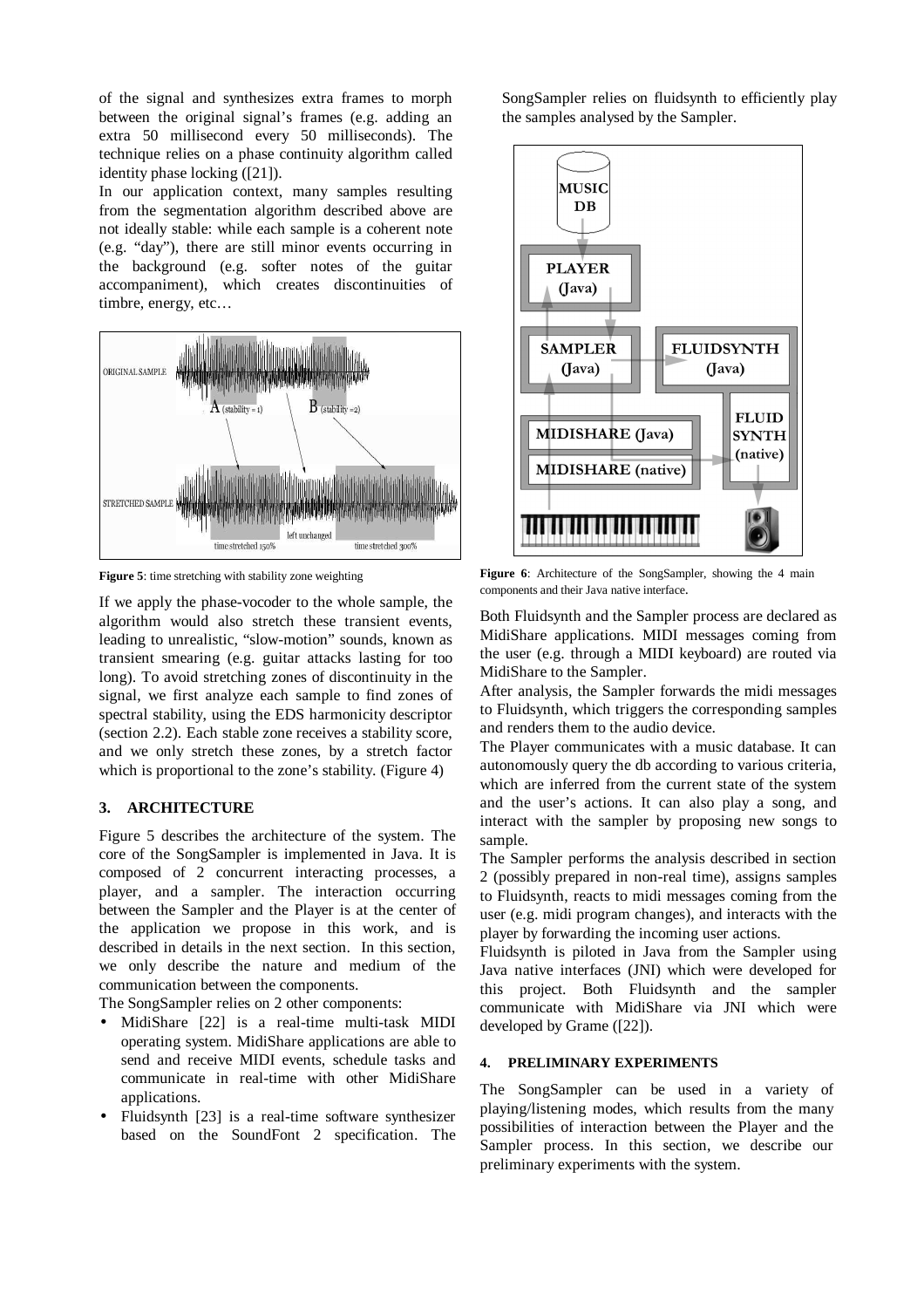### **4.1. Turn Taking**

Figure 6 illustrates a first mode of interaction, where the user and the system's music player take turns.

In this setting, a song is chosen (e.g. our followed example, "Yesterday"), and analysed by the sampler : the song is segmented into meaningful notes and samples are analysed for pitch. The Sampler then maps the samples in fluidsynth in such a way that the samples are changed after each pressed key, and iterate in time order. For instance, pressing a key 3 times would trigger the 3 samples "yes-", "-ter-", "-day". The samples are matched to every note on the keyboard, but keep a relation to their pitch in the original signal. For instance, the "yes" sample in "yesterday" has an original detected pitch of "G3". If the user triggers this sample by pressing the "F3" key, fluidsynth automatically pitch-shifts<sup>1</sup> the sample to match the wanted pitch, i.e. the sample will be played one tone lower than in the original signal.

When the mode is started, the Player starts playing the song normally. At anytime, the user can press a note on the keyboard. When the note is received, the Player stops, and the Sampler seamlessly triggers the sample corresponding to the current position in the song. The user keeps the lead until he stops playing, i.e. a given time has passed since the last played note, at which point the Player starts playing the song again, at the position of the last triggered sample. Moreover, the new behavior of the Player depends very closely on the user's performance :

- bpm interaction: as the user plays with the Sampler, the bpm of its performance is tracked, using a realtime beat tracker ([24]). Upon restart of the Player, the song is time-stretched (using the technique exposed in section 2.3) to match the bpm of the user's performance.
- pitch interaction: the performed pitch of the last triggered sample is compared to the sample's original pitch, and upon restart, the Player pitchshifts the song to match the transposition interval (using a phase-vocoder like for time-stretching).

Using these simple mechanisms, the user can play new melodies with the sounds of the original song. In turn, the original song is modified according to the user's performance.

### *Example on Yesterday*

 $\overline{a}$ 

Figure 6 is a transcription of a turn-taking interaction between a user and the song "Yesterday" by The Beatles. The example starts at the second line of the first verse. The Player plays the music corresponding to the melody {D,D,C,Bb,A,G} at a normal rate. At this point (#1), the user takes the lead, and press the {Bb} key, which is the original pitch of the next sample in queue (Paul McCartney singing "here"). Then the user starts deviating from the melody with an ascending pattern {C, C#,D}. This successively triggers the samples "to", "stay", "oh", at a different, increased pitch than in the original song. Simultaneously, the user increases the tempo from the original bpm of 100 quarter notes per minutes to an "allegro" tempo of 140 bpm. After triggering the "oh" sample, the user stops playing. The Player now takes the lead (#2), and restarts the original song at the position of the next sample ("I"). As the last triggered sample is pitched a perfect fifth higher than the original pitch, the original song is pitch shifted by a fifth, which creates a feeling of continuity with the user's phrase. At the same time, as the user bpm is higher than the bpm of the original song, the song is time-stretched to match the new tempo.

#### **4.2. Collaborating**

Figure 7 illustrates another mode of interaction, in which the Player loops on a section of the original file (the introduction of Yesterday). In the mean time, the Sampler processes another section of the song (Paul's voice on the first verse and chorus). The user is then able to improvise a phrase with the accompaniment of the original song. This mode is an interesting exercise for musicians, as they have to make the best of the offered accompaniment, e.g. in Figure 7, although the song is in the key of F major, the guitar vamping on the introduction does not play the third degree (A). This leaves an ambiguity on the major/minor character of the song<sup>2</sup>, which is exploited by the user (alternation of minor third Ab and major third A).

#### **4.3. Exploring the database**

The Sampler and the Player need not process the same song. For instance, in the previous mode, the Sampler may query a song in the database according to any metadata, e.g. instrument = piano. Consequently, the user would play on top of Yesterday's guitar comping with e.g. the piano sound of a Beethoven sonata. Moreover, the Sampler thread can listen to the end of each of the user's phrases, and change the synth's settings with another piano song so that the user explores all piano songs/sounds in the database.

### **5. FURTHER WORK**

-

Many standard techniques of Music Information Retrieval can be integrated in the interactive system describe above. This section lists some of the possibilities we envision :

<sup>&</sup>lt;sup>1</sup> In the current version of fluidsynth, pitch-shifting is done by resampling.

 $2$  This ambiguity on the song's key is actually largely exploited in the melody of original song, as analysed e.g. in [25]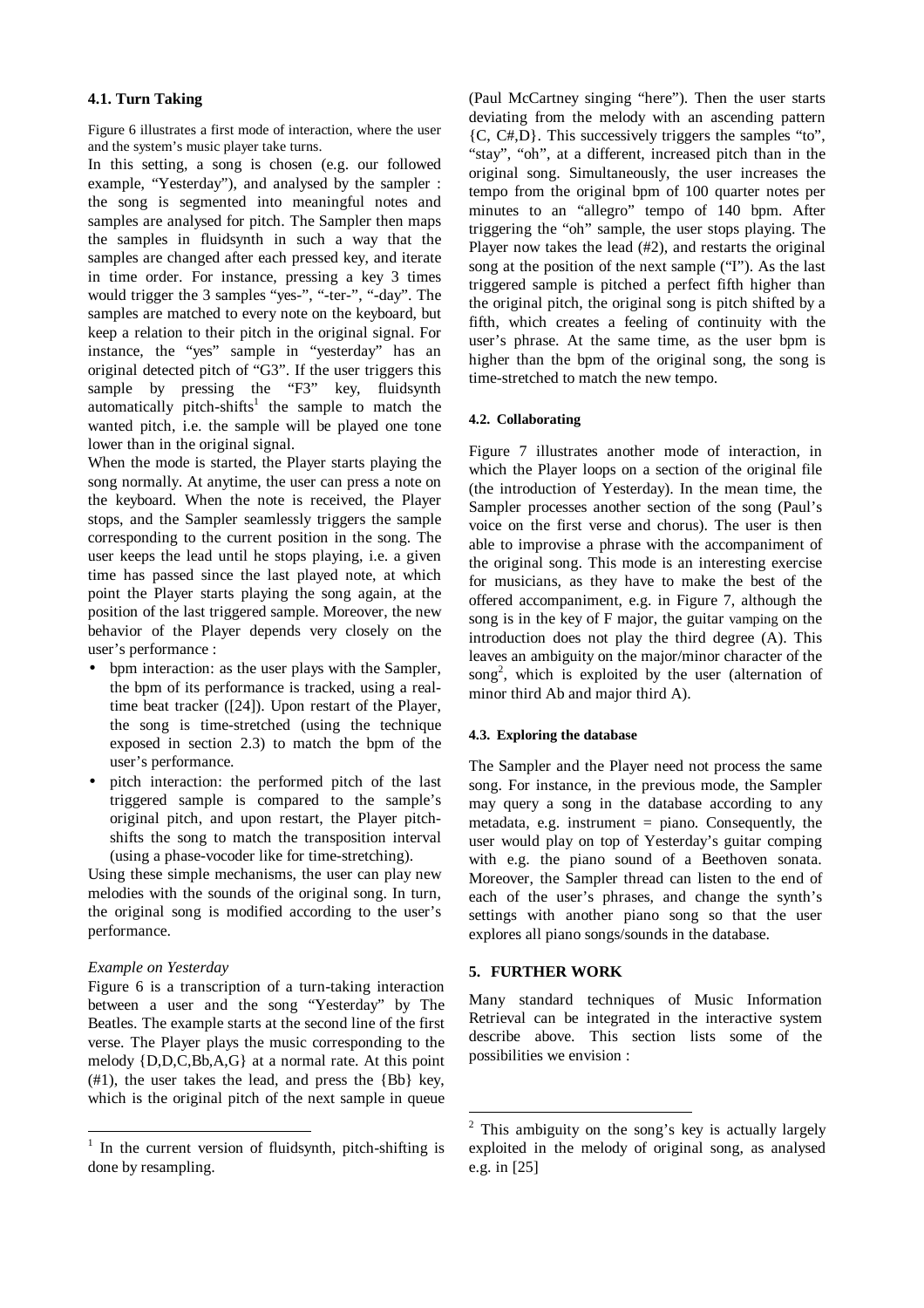- Editorial metadata on the songs : play only with samples from the Beatles, or only "Brasilian sounds"
- High-Level Descriptors on the samples : Perceived Energy ([16]) (samples with high energy are triggered when keys are pressed with a high velocity, while softer samples are triggered for lower velocities), Instrument ([27]) (play only samples of acoustic guitar). As described in section 2, the SongSampler relies on the EDS to automatically generate such descriptors.
- Query by Melody ([1]) The user plays the melody of "Michelle" with the Samples of "Yesterday", and the Player replies with "Michelle"
- Query by Harmony ([28]): The player selects a song whose harmony matches the phrase being played
- Query by Timbre ([4]): the SongSampler may interact with the user by proposing (i.e. either play or sample) songs which sound similar to the song currently being played/listened to.
- Structural Analysis of the songs ([29]) : sections to sample or to loops (see 4.2.) may be automatically detected.

## **6. CONCLUSION**

This paper describes a system, The SongSampler, which automatically samples a music file in order to produce an instrument that plays the same sounds as the original audio file. This is an attempt at mutually enriching both worlds of Music Information Retrieval and Music Interaction. The process of interacting with a music collection creates a novel immersive browsing experience, in which queries are not necessarily formulated by the user, but are rather inferred from the user's actions. On the other hand, playing with such a MIR-enabled interactive instrument enhances the feeling of appropriation by letting listeners play their own music with the sounds of their favorite tunes.

### **7. ACKNOWLEDGEMENTS**

The authors wish to thank Tristan Jehan for interesting discussions on the topic of segmentation. The scores in Figure 6 and 7 were obtained with Guido NoteViewer (http://www.noteserver.org).

## **8. REFERENCES**

- [1] Hu, N. and Dannenberg, R. "A Comparison of Melodic Database Retrieval Techniques Using Sung Queries"' in *Joint Conference on Digital Libraries*, New York: ACM Press, (2002), pp. 301-307.
- [2] Monson, I. *Saying Something: Jazz Improvisation and Interaction*, Chicago Studies in Ethnomusicology, The University of Chicago Press, 1996
- [3] Chen, J. and Chen, A. "Query by Rhythm: An Approach for Song Retrieval in Music Databases", *Proceedings Eighth International Workshop on*

*Research Issues in Data Engineering, Continuous-Media Databases and Applications*, (1998), pp. 139--146.

- [4] Aucouturier, J.-J. and Pachet F., "Improving Timbre Similarity: How high is the sky?". *Journal of Negative Results in Speech and Audio Sciences*, 1(1), 2004.
- [5] Tzanetakis, George, Ermolinskyi, Andreye, and Cook, Perry "Beyond the Query-by-Example Paradigm: New Query Interfaces for Music Information Retrieval" In *Proc. Int. Computer Music Conference (ICMC)*, Gothenburg, Sweden September 2002
- [6] Robert Rowe, *Interactive Music Systems,* MIT Press Cambridge, Massachusetts 1993.
- [7] Karma music workstation, Basic guide. Korg Inc. Available : www.korg.com/downloads/, 2001.
- [8] Roads, C. "Sampling Synthesis" in *The Computer Music Tutorial*, pp.117-124, MIT Press, Cambridge, Massachusetts 1995.
- [9] Duffel, D. *The Sampling Handbook*, Backbeat Books, May 2004.
- [10] SoundFont® is a registered trademark by E-MU. Specifications available : www.soundfont.com/documents/sfspec21.pdf
- [11] "Yesterday", John Lennon/ Paul McCartney, in "Help", Parlophone, 1965
- [12] Tzanetakis, G., and Cook, P., "Multifeature Audio Segmentation for Browsing and Annotation", *IEEE Workshop on Applications of Signal Processing to Audio and Acoustics*, New Paltz, NY, Oct 1999.
- [13] Rossignol, S. et al. "Feature Extraction and Temporal Segmentation of Acoustic Signals", in *Proceedings of the International Computer Music Conference*, 1998.
- [14] Pampalk, E., Dixon, S. and Widmer, G. "Exploring music collections by browsing different views", in *Proceedings of the International Symposium on Music Information Retrieval* (ISMIR), Paris, France 2003
- [15] Foote, J. and Cooper, M. "Media segmentation using self-similarity decomposition", *in Proc. SPIE Storage and Retrieval for Multimedia Databases*, Vo. 5021, January 2003.
- [16] Pachet, F. and Zils, A. "Evolving Automatically High-Level Music Descriptors From Acoustic Signals." *Springer Verlag LNCS*, 2771, 2003.
- [17] Gouyon, F., Pachet, F. and Delerue, O., "On the use of zero-crossing rate for an application of classification of percussive sounds", in *Proceedings of the Digital Audio Effects (DAFx'00) Conference,* Verona, Italy 2000
- [18] Klapuri, A. et al. "Robust multipitch estimation for the analysis and manipulation of polyphonic musical signals", in *Proceedings of the Digital*